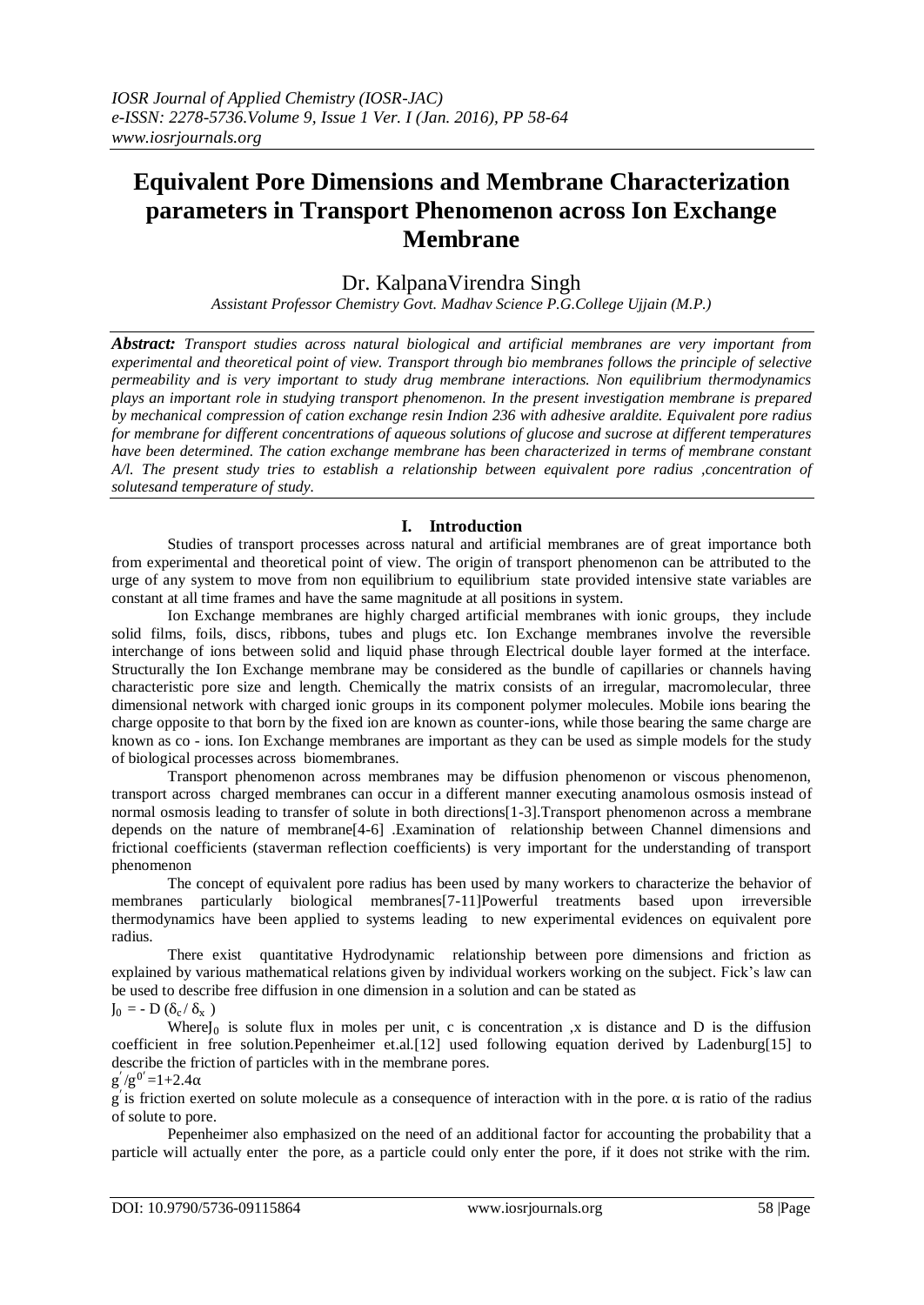Renkin [16] however preferred equation derived by Faxenon theoretical grounds as compared to Ladenberg"s equation

 $g^0/g = 1-2.104 \alpha + 2.09\alpha^3 - 0.95\alpha^5$ 

Faxen"s equation considered fluid to be in continuum, made up of small sphere molecules.Staverman in 1951[13] introduced reflection coefficient to describe osmotic properties of semipermeable membranes permitting restricted passage of solute.

## **II. Experimental**

#### **2.1 materials**

#### **2.1.1chemical reagents**

Sucrose and Glucose of analytical grade and used as such after drying over  $P_2O_5$  in a vacuum dessicator.

#### **2.1.2 water**

Water required for the preparation of solutions and for the calibration of Viscometer and Pycnometer was prepared by distilling twice in an all glass double distillation unit supplied by Systronics India Ltd. Specific conductance of water thus prepared was of the order of  $10^{-6}$ ohm<sup>-1</sup>cm<sup>-1</sup>. Water was stored in Borosilicate glass bottles.

#### **2.1.3 cation exchange resin**

Indion 236 from sd fine Chemicals India was used for the preparation of membrane.

#### **2.2 Preperation of membrane**

**T**he cation exchange resin (Indion 236)was swollen in conductivity water and cased in the form of plug as described below 9 gm. of ion-exchange resin along with small amount of (5-7%)of an adhesive (araldite )was placed in a Pyrex glass assembly having constriction in the middle and compressed mechanically at the site of constriction with the help of mechanical device consisting of wooden rods having diameter slightly less than that of glass tube. The screws of the device were tightened and assembly was left as such for 24 hours for the complete setting of the plug. The thickness and diameter of the plug thus prepared were 2.29 cms and 1.398 cms respectively. The maximum variation in the permeability of the ion –exchange membrane , thus prepared for a period of one week was only of the order of 5%.

In order to know about the directional character of the membrane for the permeation of water the hydraulic permeability was measured in both the directions at 35°C and the values were found to be same in both the directions, thereby indicating the isotropic character of the membrane.

#### **2.3 apparatus**

The apparatus consists of a pyrex glass tube of 24 cms. In length having a slight constriction in the middle with an internal diameter 1.398 cm, where the plug of cation exchange resin is set up.This tube has two standard female joints B-24 at the ends. To the standard B-24 male joints are fixed the coiled platinum electrodes F and G. The ends of the electrodes are fused in glass tubes of diameter 5 mm. so that the electrode ends are insulated from the permeant .The lengths of these glass tubes are adjusted in such a way that when standard joints are kept in position, the electrodes touch the cross-sectional surface of the membrane. The main tube has two side tubes H and K,bearing B-14 female standard joints D and E. Through the joint E a capillary tube J, of known diameter, bent at 90° of length 25 cm. is connected to the side tube K. A graduated tube I of about 30 cms in length and 1.0 cm. in diameter is connected to the side tube H, through another standard joint D.The design of apparatus and experimental set up is shown in "Fig"1



fig.1. schematic set up of the apparatus.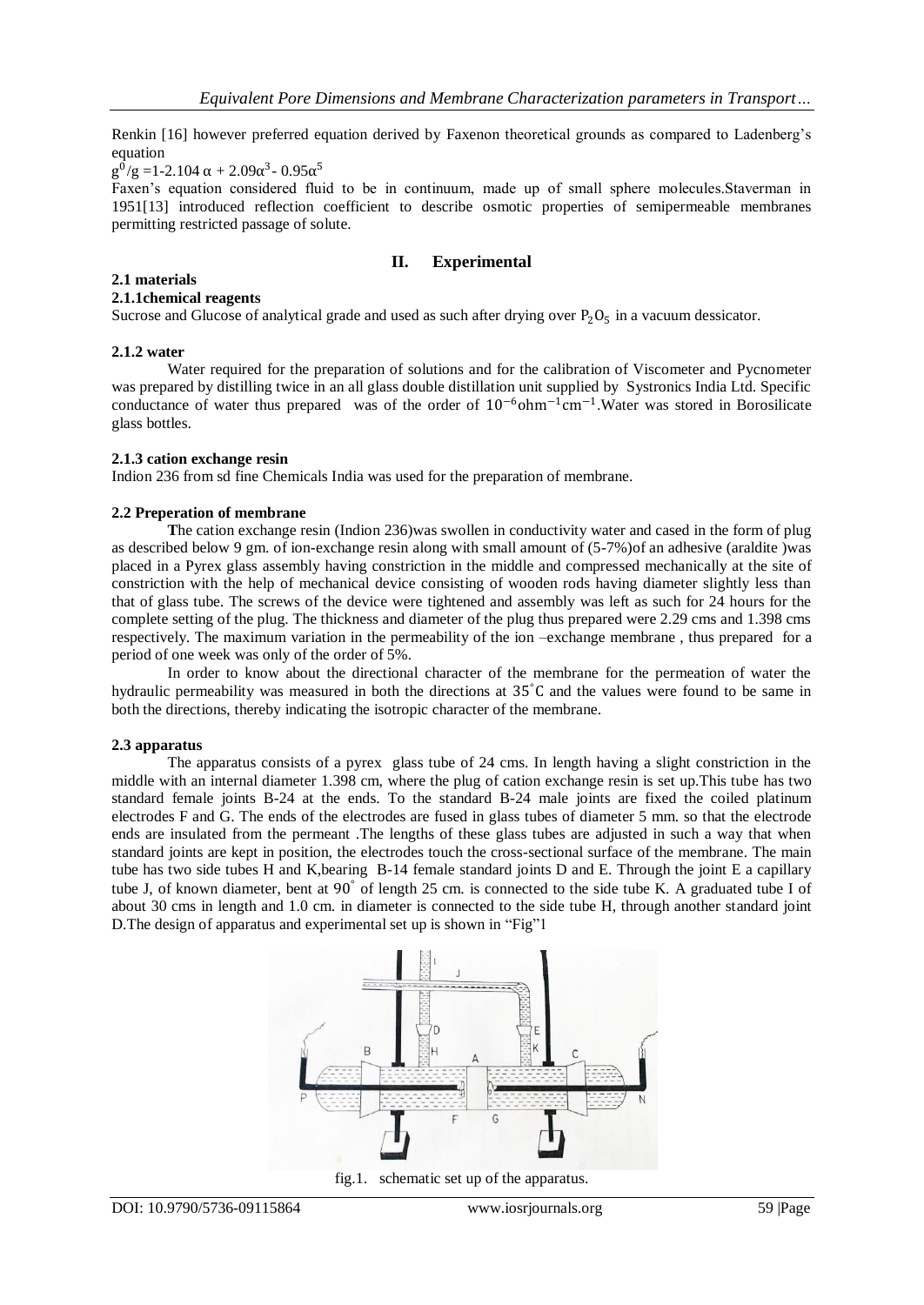#### **2.4 working procedure**

The experimental cell was filled with water and left overnight for equilibration of the plug. The cell was then thoroughly washed with fresh distilled water under pressure gradient to ensure thorough cleanliness. The cell was then filled, by adding the solution under investigation on both sides of the membrane and left overnight. Next day the solution was thrown. The apparatus was then filled by adding the solution under investigation on one side of the membrane and then forcing it to the other side under the pressure gradient by vacuum pump. This ensures the complete filling of the capillaries of the membrane. The whole apparatus was then kept in air thermostat maintained at the desired temperature with in  $\pm 0.05$ °C. For the measurement of hydrodynamic permeability, desired pressure difference was applied across one side of the cell with the help of a pressure head.The system was kept in the thermostat for about two hours to allow the experimental solution to attain the temperature of the thermostat. At desired pressure difference, the rate of flow of liquid was measured by noting the time taken by the solution to move a certain distance i.e one cm. through horizontal capillary. Time of flow was recorded by using a stopwatch of least count 0.1s.The flow was recorded at different pressures and temperatures.

Conductance of the system and specific conductance was noted with the help of Digital conductivity meter. The conductivity cell consisted of two platinum electrodes fused with glass.Density of the solution is noted with pre calibrated Pycnometer and viscosity was measured with a suspended lebel type viscometer.

#### **2.5 Sources of Error**

The main source of error and factor responsible for affecting reproducibility of results is the incomplete wetting ofthe membrane, as rate of flow of liquid depends upon the actual number of capillaries transmitting the liquid. This was ensured by introducing the solution after evacuation of the apparatus and by preparing the solution from degassed water

## **III. Results And Discussion**

#### **3.1 membrane characterization**

The thickness of the membrane was measured with the help of a cathetometer, measuring up to 0.001 cm. and thickness is found to be 2.29 cm. Diameter of the membrane was noted with the travelling microscope of 0.001 cm. sensitivity and found to be 1.398 cm.

The rate of permeation through the membrane ,under the influence of hydrostatic pressure depends upon the effective cross-sectional area. Determination of the effective cross-sectional area is difficult due to the complex geometry of the opening with in the membrane. It is however possible to determine the ratio A/l,so called membrane constant, in terms of which the permeant behavior of any membrane can be expressed quantitatively.

For a membrane having 'n' pores of equivalent radius 'r', the effective cross-sectional area 'A', through which permeation occursis  $n\pi r^2$ . The electrical conductance K of the membrane equilibrated with a permeant having specific conductance k is given by

$$
K = n\pi r^2
$$
.  $k/l = (A/l)$ . $k$ 

So that the membrane constant is  $A/I = K/k$ 

This constant is characteristic parameter of the membrane and is independent of the permeating liquid as long as the interaction between the permeant and the membrane matrix is not strong enough to alter ϕ. values of membrane constant are fairly constant for different solutions as listed in table 1. and are in accordance with the findings of singh et.al.[14]. In other words, the membrane constant, A/l is a characteristic of membrane only and is independent of the nature of permeating liquid.

The equivalent pore radius can be evaluated from the equation

$$
\left[\frac{l_v}{\Delta P}\right]_{\Delta \phi=0} = \frac{n\pi r^4}{8\eta l} = \frac{n\pi r^2 r^2}{8\eta l}
$$
\n
$$
\left[\frac{l_v}{\Delta P}\right]_{\Delta \phi=0} = \frac{n\pi r^2}{l} \times \frac{r^2}{8\eta}
$$
\n
$$
r^2 = \left[\frac{8\eta \left(\frac{l_v}{\Delta P}\right)_{\Delta \phi=0}}{4/l}\right]
$$
\n
$$
r = \sqrt[2]{\frac{8\eta \left(\frac{l_v}{\Delta P}\right)_{\Delta \phi=0}}{4/l}}.
$$

where  $\dot{\eta}$  is coefficient of viscosity of the permeating liquid,  $J_\nu$  the volume flow,  $\Delta P$  the pressure difference of the permeant and ∆ϕ the potential across the membrane.

The values of volume flow  $J_\nu$ , for different concentrations of glucose and sucrose in water at different pressure heads and different temperatures is given in Table II, further the value of viscosity coefficient and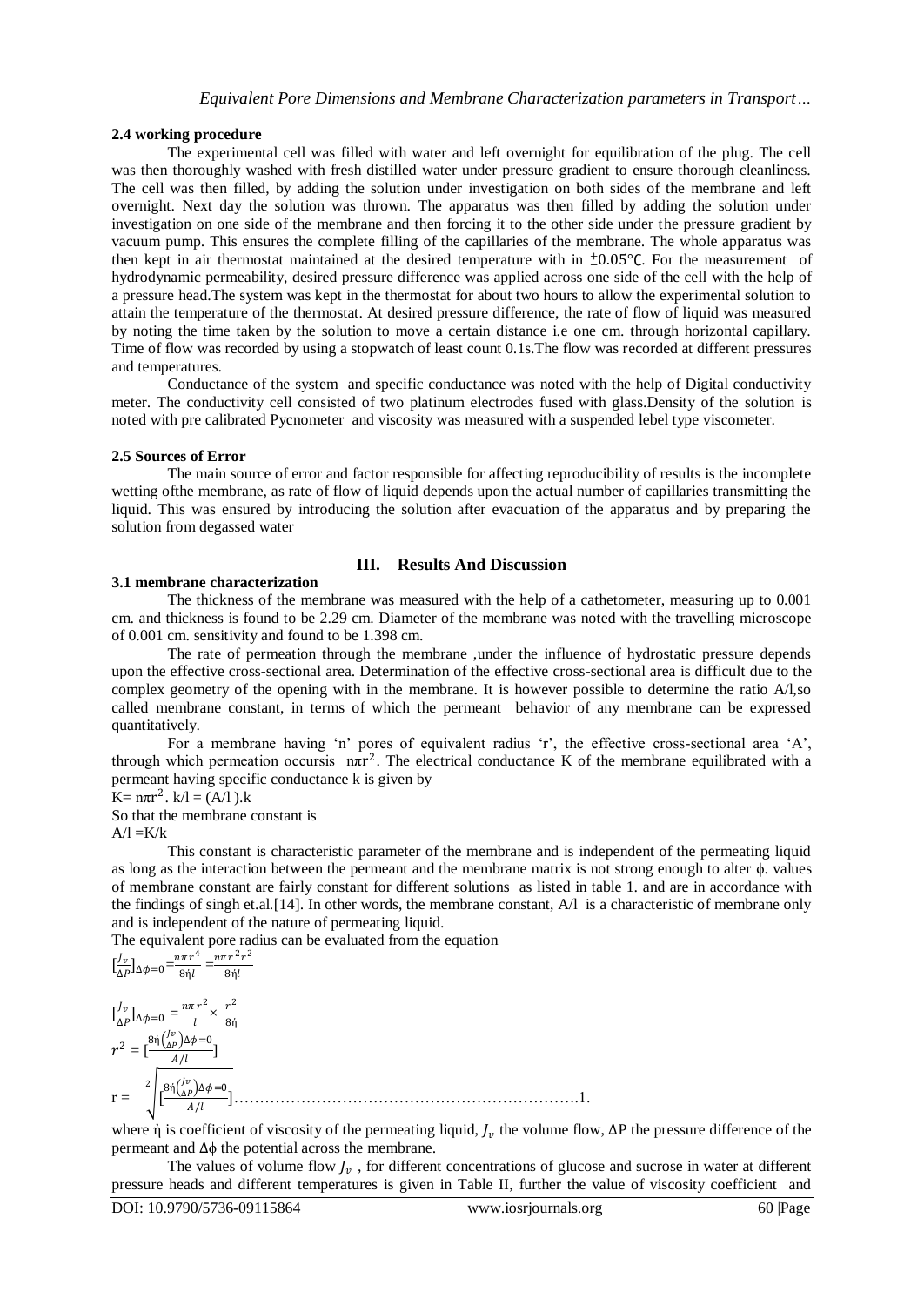density for various solutions are recorded in Table III.The equivalent pore radius evaluated from equation 1. for different solutions are listed in table IV.

It is evident from Table IV that the equivalent pore radius, in case of glucose and sucrose solutions at 308K , first decreases and then increases with increase of concentration of glucose and sucrose i.e a reversal has been observed. Further , at other temperatures i.e. at 313K and 318 K the equivalent pore radius continuously decreases with the increase of concentrations of sucrose in water. The reverse has been observed in case of glucose solution i.e the equivalent pore radius increases with increase in concentration of glucose.These changes in the pore radius with the change in concentrations of sucrose and glucose may be attributed to the change in the thickness of electrical double layer at solution membrane interface. In other words, the behavior of Sucrose and Glucose towards equivalent pore radius or electrical double layer, in case of present membrane is opposite to each other.

|                                               |                                   | For glucose                            |            |
|-----------------------------------------------|-----------------------------------|----------------------------------------|------------|
| Concentration<br>$C \times 10^2$ mol $l^{-1}$ | $K \times 10^6$ ohm <sup>-1</sup> | $k \times 10^6$ ohm $^{-1}$ cm $^{-1}$ | $A/I$ (cm) |
|                                               |                                   | Glucose in Water temperature 308K      |            |
| 0.099                                         | 8.45                              | 65.00                                  | 0.13       |
| 0.29                                          | 8.90                              | 69.00                                  | 0.13       |
| 0.49                                          | 9.20                              | 71.00                                  | 0.13       |
| 0.69                                          | 9.40                              | 67.85                                  | 0.14       |
| 0.99                                          | 9.10                              | 70.00                                  | 0.13       |
| 2.96                                          | 9.65                              | 74.20                                  | 0.13       |
| 4.92                                          | 11.56                             | 82.60                                  | 0.14       |
| 6.91                                          | 11.28                             | 99.00                                  | 0.11       |
|                                               | Temperature 313K                  |                                        |            |
| 0.099                                         | 8.70                              | 67.00                                  | 0.13       |
| 0.29                                          | 9.10                              | 70.10                                  | 0.13       |
| 0.49                                          | 9.43                              | 72.50                                  | 0.13       |
| 0.69                                          | 9.90                              | 76.40                                  | 0.13       |
| 0.99                                          | 9.70                              | 81.00                                  | 0.12       |
| 2.96                                          | 10.00                             | 76.90                                  | 0.13       |
| 4.92                                          | 11.00                             | 84.60                                  | 0.13       |
| 6.91                                          | 12.00                             | 92.30                                  | 0.13       |
|                                               | Temperature 318 K                 |                                        |            |
| 0.099                                         | 9.00                              | 69.23                                  | 0.13       |
| 0.29                                          | 9.50                              | 73.07                                  | 0.13       |
| 0.49                                          | 10.00                             | 76.92                                  | 0.13       |
| 0.69                                          | 10.50                             | 80.77                                  | 0.13       |
| 0.99                                          | 11.00                             | 84.61                                  | 0.12       |
| 2.96                                          | 11.70                             | 83.15                                  | 0.14       |
| 4.92                                          | 12.00                             | 100.00                                 | 0.12       |
| 6.91                                          | 13.00                             | 102.00                                 | 0.13       |

**Table 1.** Membrane characteristics for different solutions of Glucose and Sucrose at different Temperatures (ascertained from Hydrodynamic permeability data)

|                                    |                                   | <b>Table For sucrose</b>               |            |
|------------------------------------|-----------------------------------|----------------------------------------|------------|
| Concentration<br>$Cx102$ mol $l-1$ | $K \times 10^6$ ohm <sup>-1</sup> | $k \times 10^6$ ohm $^{-1}$ cm $^{-1}$ | $A/I$ (cm) |
|                                    |                                   | Sucrose in Water temperature 308K      |            |
| 0.099                              | 12.45                             | 95.80                                  | 0.13       |
| 0.29                               | 12.76                             | 98.20                                  | 0.13       |
| 0.49                               | 13.75                             | 105.80                                 | 0.13       |
| 0.69                               | 14.88                             | 114.50                                 | 0.14       |
| 0.99                               | 15.08                             | 116.00                                 | 0.13       |
| 2.96                               | 16.77                             | 119.80                                 | 0.14       |
| 4.92                               | 16.32                             | 125.60                                 | 0.13       |
| 6.91                               | 17.03                             | 131.00                                 | 0.13       |

DOI: 10.9790/5736-09115864 www.iosrjournals.org 61 |Page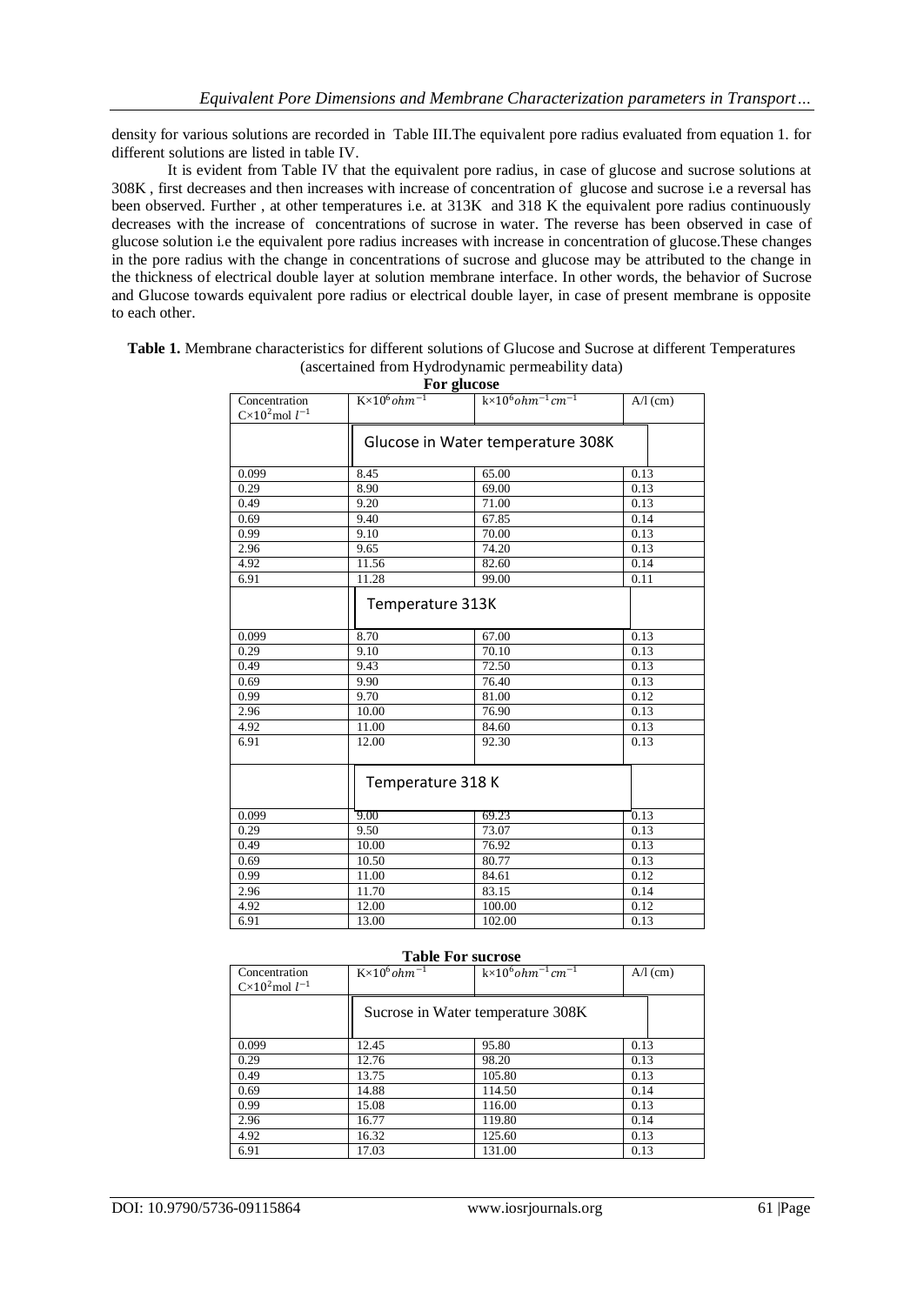|       |                   | Temperature 313K |      |
|-------|-------------------|------------------|------|
| 0.099 | 12.80             | 98.46            | 0.13 |
| 0.29  | 13.00             | 100.00           | 0.13 |
| 0.49  | 14.00             | 107.69           | 0.13 |
| 0.69  | 15.50             | 119.23           | 0.13 |
| 0.99  | 16.00             | 133.33           | 0.12 |
| 2.96  | 17.00             | 121.42           | 0.14 |
| 4.92  | 17.00             | 130.76           | 0.13 |
| 6.91  | 18.00             | 138.46           | 0.13 |
|       | Temperature 318 K |                  |      |
| 0.099 | 13.00             | 100.00           | 0.13 |
| 0.29  | 14.00             | 107.69           | 0.13 |
| 0.49  | 15.00             | 114.89           | 0.13 |
| 0.69  | 16.00             | 121.77           | 0.13 |
| 0.99  | 17.00             | 130.76           | 0.13 |
| 2.96  | 18.50             | 142.30           | 0.13 |
| 4.92  | 19.00             | 146.15           | 0.13 |
| 6.91  | 22.00             | 157.14           | 0.14 |

#### **Table II**

## Hydrodynamic flow for different concentrations of Glucose and Sucrose in Water at different Temperatures

| Pressure                         | $J_v \times 10^5$<br>Cmsec <sup>-1</sup> |                   |       |       |                   |       |       |       |
|----------------------------------|------------------------------------------|-------------------|-------|-------|-------------------|-------|-------|-------|
| difference                       |                                          |                   |       |       |                   |       |       |       |
| $\Delta P \times 10^{-4}$        |                                          |                   |       |       |                   |       |       |       |
| Dyne $cm^{-2}$                   |                                          |                   |       |       |                   |       |       |       |
| Conc.(mol $l^{-1}$ )             | 0.099                                    | 0.29              | 0.49  | 0.69  | 0.99              | 2.96  | 4.92  | 6.91  |
| Temperature                      |                                          |                   |       |       |                   |       |       |       |
| 308K                             |                                          |                   |       |       | Glucose in Water  |       |       |       |
| 3.9                              | 3.69                                     | 3.54              | 3.44  | 3.20  | 5.05              | 5.49  | 5.83  | 7.19  |
| 3.4                              | 3.25                                     | $\overline{3.10}$ | 2.90  | 2.75  | 4.39              | 4.81  | 4.99  | 6.43  |
| 2.9                              | 2.75                                     | 2.60              | 2.55  | 2.35  | 3.68              | 4.18  | 4.32  | 5.43  |
| 2.4                              | 2.30                                     | 2.15              | 2.05  | 2.00  | 3.05              | 3.45  | 3.65  | 4.55  |
| $\overline{1.9}$                 | 2.00                                     | 1.75              | 1.60  | 1.40  | 2.50              | 2.74  | 2.86  | 3.56  |
|                                  | Temperature 313 K                        |                   |       |       |                   |       |       |       |
| 3.9                              | 3.75                                     | 4.17              | 4.45  | 5.60  | 6.52              | 6.00  | 6.48  | 6.95  |
| 3.4                              | 3.20                                     | 3.29              | 3.75  | 4.85  | 6.00              | 5.33  | 5.73  | 5.82  |
| 2.9                              | 2.30                                     | 3.00              | 3.21  | 4.10  | 4.90              | 4.45  | 4.79  | 5.30  |
| 2.4                              | 2.40                                     | 2.56              | 2.62  | 3.27  | 4.11              | 3.65  | 4.07  | 4.32  |
| 1.9                              | 1.80                                     | 2.00              | 2.10  | 2.99  | 3.17              | 2.75  | 2.88  | 3.55  |
| Temperature 318 K                |                                          |                   |       |       |                   |       |       |       |
| 3.9                              | 6.80                                     | 8.60              | 13.10 | 14.20 | 12.30             | 15.10 | 20.20 | 21.00 |
| 3.4                              | 6.00                                     | 7.90              | 10.00 | 12.30 | 10.20             | 12.60 | 17.50 | 18.70 |
| 2.9                              | 4.80                                     | 6.30              | 8.40  | 10.50 | 8.60              | 10.40 | 15.00 | 15.80 |
| 2.4                              | 4.20                                     | 5.00              | 7.00  | 8.70  | 7.10              | 8.90  | 12.30 | 12.90 |
| $\overline{1.9}$                 | 2.40                                     | 4.20              | 4.60  | 5.50  | 4.10              | 7.04  | 7.90  | 9.02  |
| Pressure                         |                                          |                   |       |       | $J_v \times 10^5$ |       |       |       |
| difference                       |                                          |                   |       |       | $Cmsec^{-1}$      |       |       |       |
| $\Delta \text{P} \times 10^{-4}$ |                                          |                   |       |       |                   |       |       |       |
| Dyne $cm^{-2}$                   |                                          |                   |       |       |                   |       |       |       |
| Conc. $(moll-1)$                 | 0.099                                    | 0.29              | 0.49  | 0.69  | 0.99              | 2.96  | 4.92  | 6.91  |
| Temperature                      |                                          |                   |       |       |                   |       |       |       |
| 308K                             |                                          |                   |       |       | Sucrose in Water  |       |       |       |
| 3.9                              | 4.22                                     | 3.95              | 3.79  | 3.33  | 3.94              | 5.07  | 6.43  | 6.66  |
| 3.4                              | 3.52                                     | 3.48              | 3.36  | 2.89  | 3.29              | 4.54  | 5.32  | 5.56  |
| 2.9                              | 3.10                                     | 2.90              | 2.86  | 2.50  | 2.78              | 3.79  | 4.55  | 4.97  |
| 2.4                              | 2.51                                     | 2.41              | 2.43  | 1.97  | 2.36              | 3.06  | 3.71  | 4.10  |
| 1.9                              | 1.97                                     | 1.70              | 1.87  | 1.63  | 1.84              | 2.57  | 3.04  | 3.21  |
| Temperature 313 K                |                                          |                   |       |       |                   |       |       |       |
| 3.9                              | 6.20                                     | 5.60              | 3.90  | 3.47  | 2.56              | 1.96  | 1.34  | 1.15  |
| 3.4                              | 5.27                                     | 4.79              | 3.35  | 2.85  | 2.26              | 1.60  | 1.20  | 1.07  |
| 2.9                              | 4.72                                     | 4.25              | 2.90  | 2.56  | 1.93              | 1.40  | 1.05  | 0.78  |
| 2.4                              | 3.85                                     | 3.50              | 2.27  | 2.10  | 1.54              | 1.15  | 0.88  | 0.70  |
| 1.9                              | 3.12                                     | 2.96              | 1.92  | 1.67  | 1.31              | 1.03  | 0.69  | 0.55  |
| Temperature 318 K                |                                          |                   |       |       |                   |       |       |       |
| 3.9                              | 7.56                                     | 7.12              | 5.93  | 4.00  | 3.48              | 2.10  | 1.96  | 1.65  |
| 3.4                              | 5.95                                     | 5.83              | 5.22  | 3.30  | 2.93              | 1.87  | 1.69  | 1.45  |

DOI: 10.9790/5736-09115864 www.iosrjournals.org 62 |Page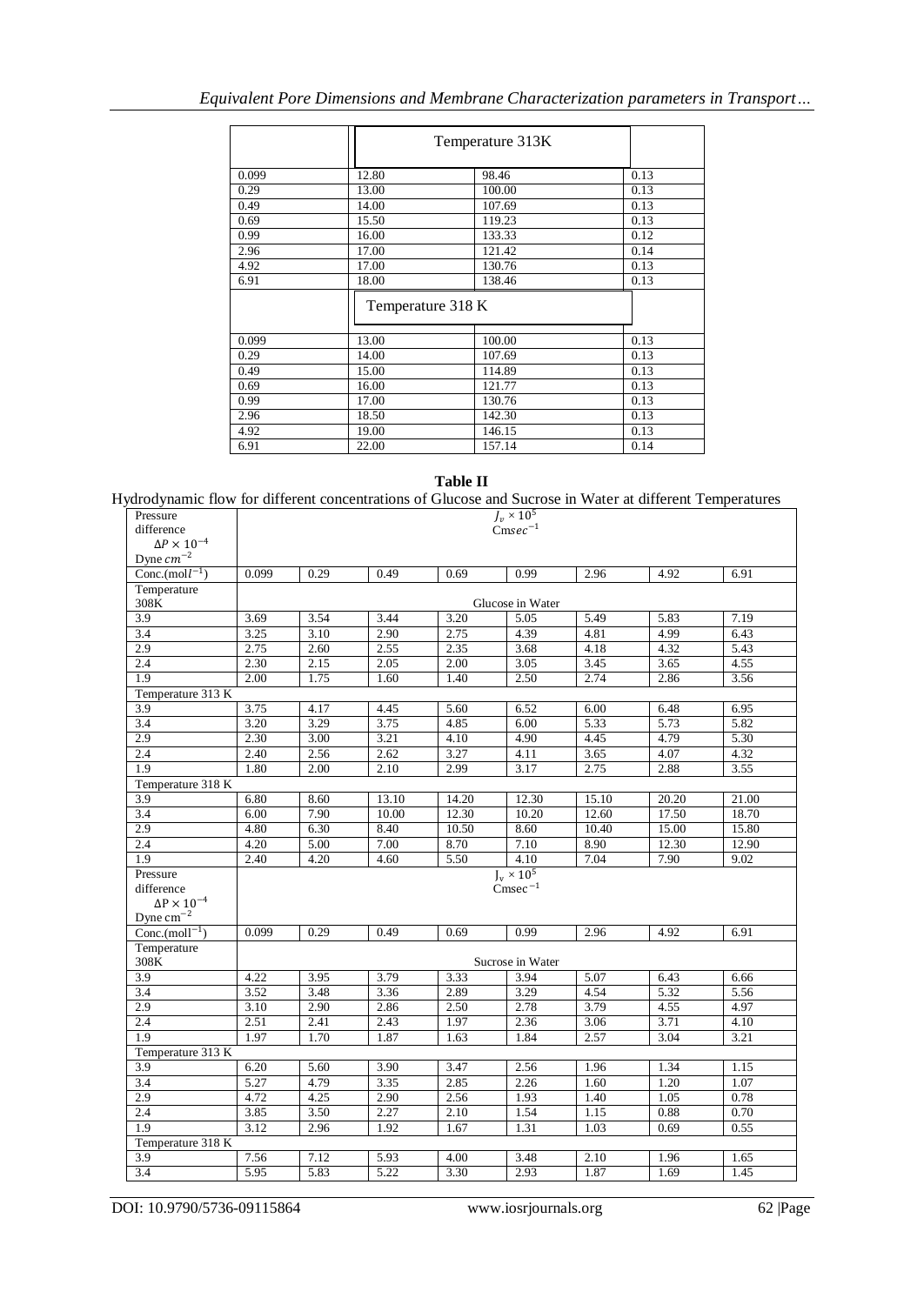| 2.9           | 5.60             | $\Delta$<br>4.4∠ | $\sim$<br>4.1.  | 2.82 | 0.22<br>ر ر.ر | 55<br>ر ر. د | $. \neg$<br>ں رہ د         | $\cap \subset$<br>ر ے . |
|---------------|------------------|------------------|-----------------|------|---------------|--------------|----------------------------|-------------------------|
| $\sim$<br>2.4 | 4.62             | 4.05             | 3.65            | 2.40 | 2.05          | 1.39         | $\Delta$ $\epsilon$<br>رے. | 0.90                    |
| 1.9           | . 70<br><u>.</u> | 3.20             | 2.25<br>ر ے . ب | 1.84 | 1.65          | 1.00         | 0.96                       | 0.85                    |

Density, Viscosity and Equivalent Pore radius for Glucose and Sucrose in water at different Temperatures

| Concentration                                          | Density                                            | Viscosity ή | Pore radius        |
|--------------------------------------------------------|----------------------------------------------------|-------------|--------------------|
| $C \times 10^2$ moll <sup>-1</sup>                     | $D gcm^{-3}$                                       |             | $r \times 10^7$ cm |
| Glucose in Water Temperature $308\text{Kd}^8 = 0.9941$ | $\hat{n}^{\circ} = 0.7225$                         |             |                    |
| 0.099                                                  | 0.99411                                            | 0.72350     | 0.35               |
| 0.29                                                   | 0.99450                                            | 0.72701     | 0.39               |
| 0.49                                                   | 0.99479                                            | 0.72768     | 0.42               |
| 0.99                                                   | 0.99502                                            | 0.72829     | 0.58               |
| 2.96                                                   | 0.99518                                            | 0.73270     | 0.64               |
| 6.91                                                   | 0.99878                                            | 0.73930     | 0.97               |
| Temperature 313K                                       | $d^{\circ} = 0.9922$<br>$\hat{n}^{\circ} = 0.6560$ |             |                    |
| 0.099                                                  | 0.99221                                            | 0.66320     | 0.41               |
| 0.29                                                   | 0.99229                                            | 0.45        |                    |
| 0.49                                                   | 0.99238                                            | 0.66849     | 0.49               |
| 0.99                                                   | 0.99270                                            | 0.67501     | 0.57               |
| 2.96                                                   | 0.99469                                            | 0.67939     | 0.67               |
| 6.91                                                   | 0.99721                                            | 0.68578     | 0.74               |
| Temperature $318Kd^{\circ} = 0.99025$                  | $\hat{n}$ = 0.5960                                 |             |                    |
| 0.099                                                  | 0.99030                                            | 0.59761     | 0.63               |
| 0.29                                                   | 0.99039                                            | 0.60040     | 0.83               |
| 0.49                                                   | 0.99061                                            | 0.60189     | 1.06               |
| 0.99                                                   | 0.99069                                            | 0.60538     | L,                 |
| 2.96                                                   | 0.99248                                            | 0.61901     | 1.36               |
| 6.91                                                   | 0.99712                                            | 0.62710     | $\overline{a}$     |
| Concentration                                          | Density                                            | Viscosity ή | Pore radius        |
| $C\times10^2$ moll <sup>-1</sup>                       | $D \text{ gcm}^{-3}$                               |             | $r \times 10^7$ cm |
| Sucrose in Water Temperature 308Kd° =0.9941            | $\eta^{\circ} = 0.7225$                            |             |                    |
|                                                        |                                                    |             |                    |
| 0.099                                                  | 0.99440                                            | 0.73109     | 0.51               |
| 0.29                                                   | 0.99469                                            | 0.73288     | 0.45               |
| 0.49                                                   | 0.99501                                            | 0.73390     |                    |
| 0.99                                                   | 0.99708                                            | 0.73879     | 0.42               |
| 2.96                                                   | 0.99871                                            | 0.74010     | 0.56               |
| 6.91                                                   | 1.01109                                            | 0.75292     | 0.79               |
| Temperature 313K<br>$d^{\circ} = 0.9922$               | $\eta^{\circ} = 0.6560$                            |             |                    |
| 0.099                                                  | 0.99231                                            | 0.66810     | 0.68               |
| 0.29                                                   | 0.99260                                            | 0.66989     | 0.58               |
| 0.49                                                   | 0.99279                                            | 0.67161     | 0.41               |
| 0.99                                                   | 0.99361                                            | 0.67701     | 0.28               |
| 2.96                                                   | 0.99630                                            | 0.68149     | 0.21               |
| 6.91                                                   | 1.00122                                            | 0.69349     | 0.14               |
| Temperature 318Kd° =0.99025                            | $\hat{n}$ <sup>°</sup> = 0.5960                    |             |                    |
| 0.099                                                  | 0.99030                                            | 0.61160     | 0.73               |
| 0.29                                                   | 0.99051                                            | 0.61549     | 0.63               |
| 0.49                                                   | 0.99119                                            | 0.61910     | 0.59               |
| 0.99                                                   | 0.99172                                            | 0.62288     | 0.86               |
| 2.96                                                   | 0.99410                                            | 0.62731     | 0.56               |
| 6.91                                                   | 0.99958                                            | 0.63601     | 0.45               |

### **IV. Conclusion**

In the present investigation cation exchange membrane has been prepared with Indion- 236.Transport studies viz. hydrodynamic permeabilities of aqueous solutions of glucose and sucrose in water across the membrane at various concentrations and different temperatures have been carried out. The membrane was characterized in terms of membrane constant A/l.As suggested by experimental data the membrane constant has been found to be fairly constant for glucose and sucrose solutions, indicating that the membrane constant is characteristic of the membrane only and is independent of the nature of the permeating liquid. Equivalent pore radius however changes with temperature , concentration and nature of the solute. It can be concluded that equivalent pore radius depends on the thickness of the electrical double layer formed at the solution membrane interface. The thickness of electrical double layer formed depends upon the type of solute, concentration of the solute and and temperature of the system.

The finding can be applied to biological systems, when bio membranes exhibit different pore radius for different transport events occurring on the bio membrane drug interface.